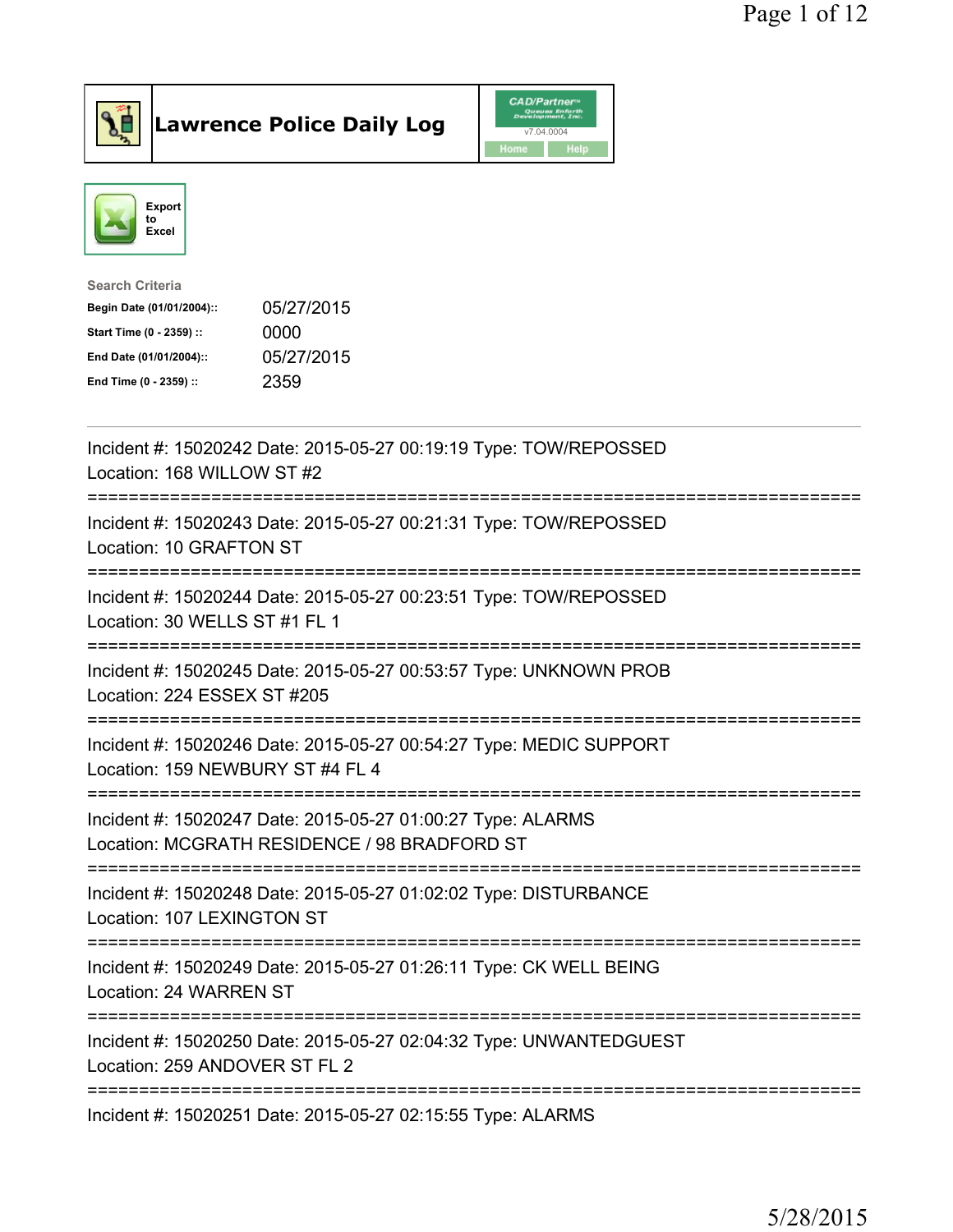Location: SUNSHINE LAUNDRY / 193 S UNION ST =========================================================================== Incident #: 15020252 Date: 2015-05-27 02:26:05 Type: TOW OF M/V Location: 58 TRENTON ST =========================================================================== Incident #: 15020253 Date: 2015-05-27 02:48:01 Type: TOW OF M/V Location: 20 CYPRESS AV =========================================================================== Incident #: 15020254 Date: 2015-05-27 03:47:54 Type: B&E/DWELL/AT Location: 133 S BROADWAY #301 =========================================================================== Incident #: 15020255 Date: 2015-05-27 04:04:38 Type: SEX OFF. PAST Location: 69 PARKER ST =========================================================================== Incident #: 15020256 Date: 2015-05-27 04:08:56 Type: ALARMS Location: WBC EXTRUSION PRODUCTS INC / 421 MERRIMACK ST =========================================================================== Incident #: 15020257 Date: 2015-05-27 05:07:28 Type: CK WELL BEING Location: 9 FALLON ST =========================================================================== Incident #: 15020258 Date: 2015-05-27 05:08:50 Type: LOUD NOISE Location: 77 S UNION ST #13 =========================================================================== Incident #: 15020259 Date: 2015-05-27 06:08:35 Type: GENERAL SERV Location: 474 RIVERSIDE DR =========================================================================== Incident #: 15020260 Date: 2015-05-27 06:12:04 Type: M/V STOP Location: MELVIN ST =========================================================================== Incident #: 15020261 Date: 2015-05-27 06:51:07 Type: MAL DAMAGE Location: 28 ALBION ST =========================================================================== Incident #: 15020262 Date: 2015-05-27 06:53:22 Type: 911 HANG UP Location: 103 HOWARD ST =========================================================================== Incident #: 15020263 Date: 2015-05-27 07:02:42 Type: M/V STOP Location: LORING ST =========================================================================== Incident #: 15020264 Date: 2015-05-27 07:10:30 Type: M/V STOP Location: 205 BROADWAY =========================================================================== Incident #: 15020265 Date: 2015-05-27 07:11:25 Type: M/V STOP Location: SHAWSHEEN CT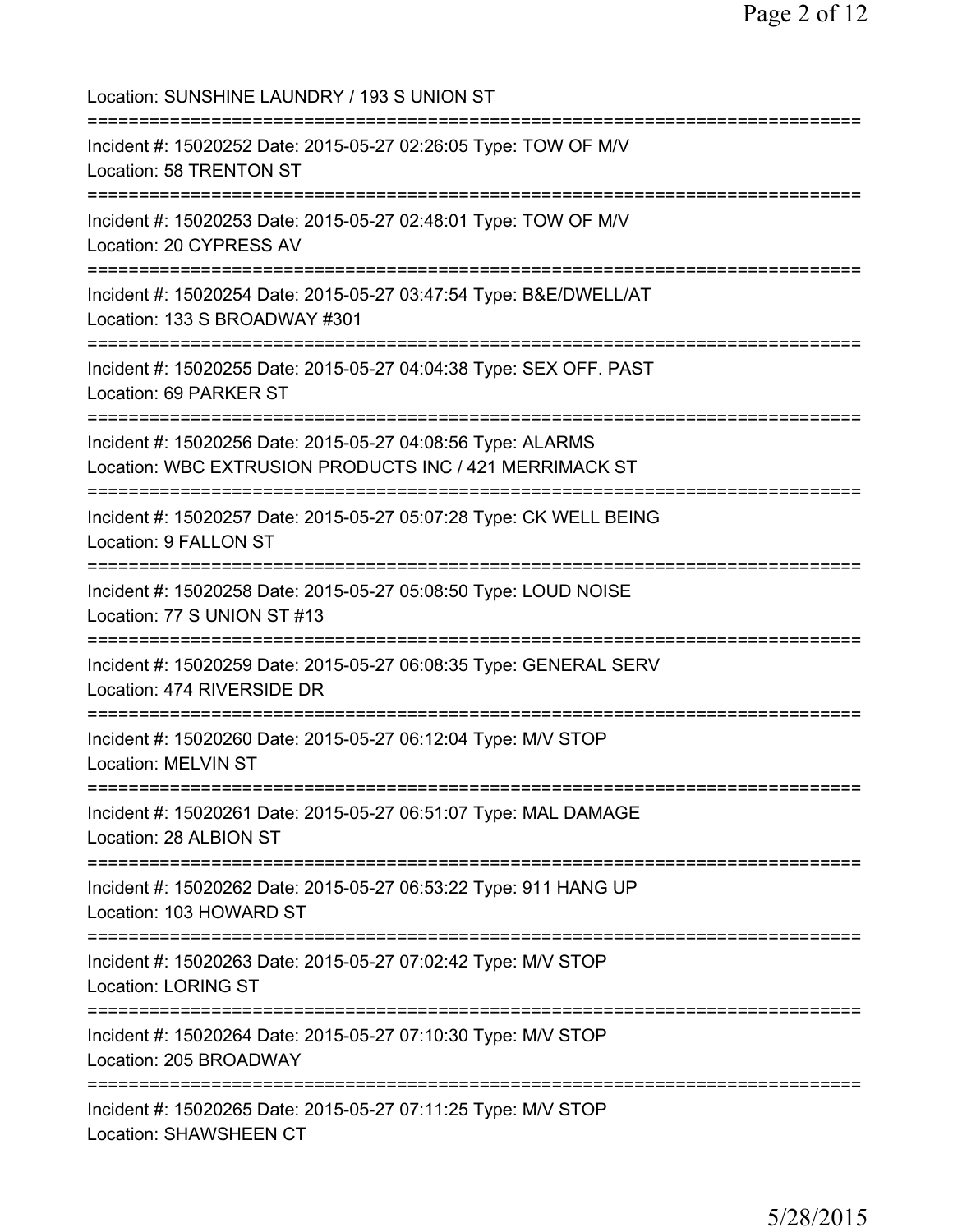| Incident #: 15020266 Date: 2015-05-27 07:22:04 Type: M/V STOP<br>Location: LORING ST & MARKET ST                                   |
|------------------------------------------------------------------------------------------------------------------------------------|
| Incident #: 15020267 Date: 2015-05-27 07:24:27 Type: ALARMS<br>Location: 42 MONMOUTH ST                                            |
| Incident #: 15020268 Date: 2015-05-27 07:25:30 Type: M/V STOP<br>Location: LORING ST & MARKET ST                                   |
| Incident #: 15020269 Date: 2015-05-27 07:34:37 Type: M/V STOP<br><b>Location: MERRIMACK ST</b>                                     |
| Incident #: 15020270 Date: 2015-05-27 07:37:02 Type: GENERAL SERV<br>Location: 38 FULTON ST                                        |
| Incident #: 15020271 Date: 2015-05-27 07:47:52 Type: M/V STOP<br>Location: AMESBURY ST & HAVERHILL ST                              |
| Incident #: 15020272 Date: 2015-05-27 07:56:10 Type: M/V STOP<br><b>Location: LORING ST</b>                                        |
| Incident #: 15020273 Date: 2015-05-27 07:57:59 Type: ALARMS<br>Location: ESSEX TOWERS / 18 FRANKLIN ST                             |
| Incident #: 15020274 Date: 2015-05-27 08:03:33 Type: M/V STOP<br>Location: AMES ST & LOWELL ST                                     |
| Incident #: 15020275 Date: 2015-05-27 08:12:05 Type: M/V STOP<br>Location: MERRIMACK ST & PARKER ST                                |
| ===============================<br>Incident #: 15020276 Date: 2015-05-27 08:21:01 Type: M/V STOP<br>Location: LORING ST & SALEM ST |
| Incident #: 15020277 Date: 2015-05-27 08:24:29 Type: M/V STOP<br>Location: GRAFTON ST & WINTHROP AV                                |
| Incident #: 15020278 Date: 2015-05-27 08:30:02 Type: HIT & RUN M/V<br>Location: 6 HAWLEY ST                                        |
| Incident #: 15020279 Date: 2015-05-27 08:34:19 Type: M/V STOP<br>Location: WINTHROP & N PARISH                                     |
|                                                                                                                                    |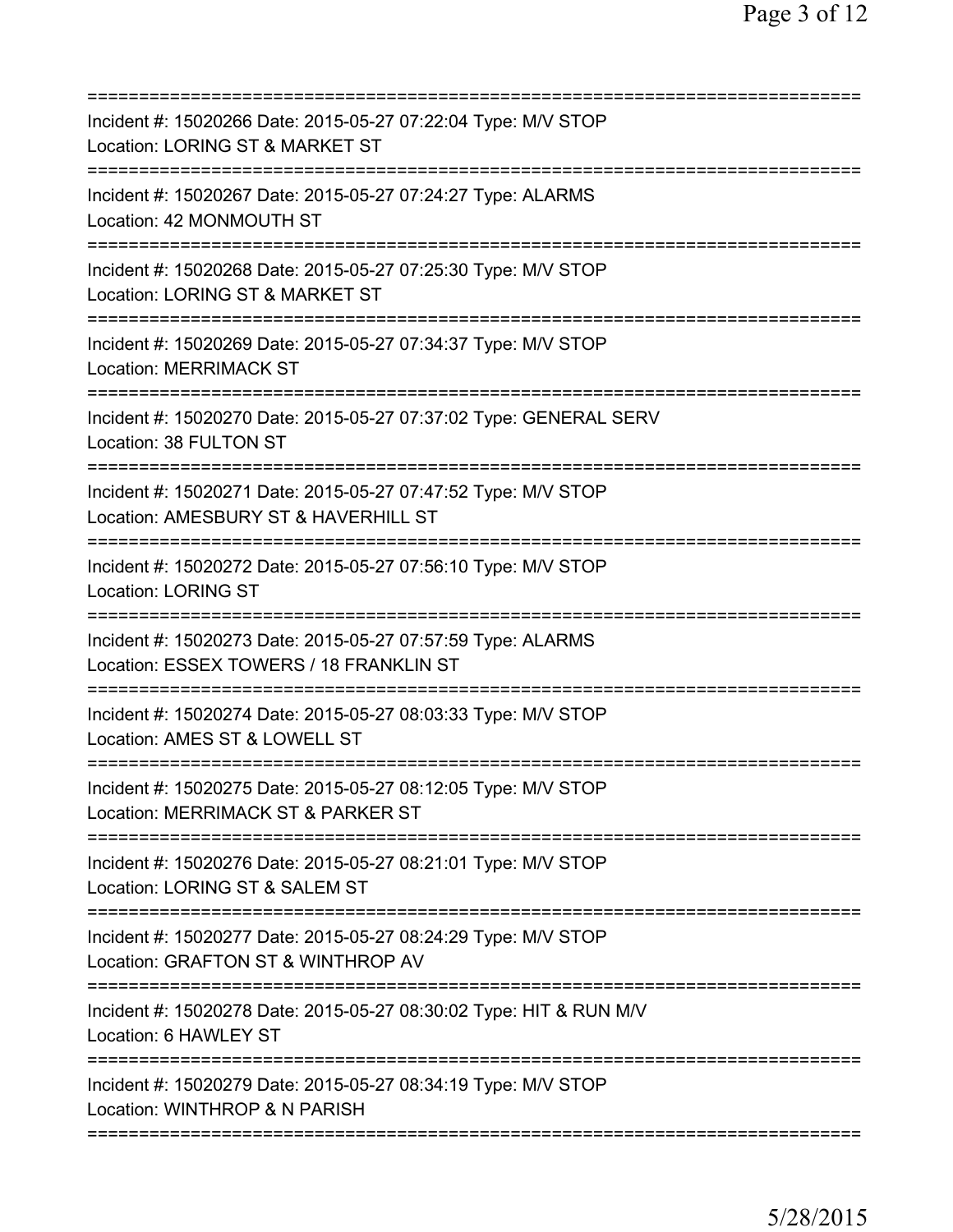| Incident #: 15020280 Date: 2015-05-27 08:43:29 Type: M/V STOP<br>Location: ANDOVER ST & PARKER ST                    |
|----------------------------------------------------------------------------------------------------------------------|
| Incident #: 15020281 Date: 2015-05-27 08:55:30 Type: CK WELL BEING<br>Location: 7 JORDAN AV FL 2                     |
| Incident #: 15020284 Date: 2015-05-27 09:05:07 Type: LOST PROPERTY<br>Location: 446 RIVERSIDE DR                     |
| Incident #: 15020282 Date: 2015-05-27 09:09:45 Type: AUTO ACC/NO PI<br>Location: S UNION ST & SALEM ST               |
| Incident #: 15020283 Date: 2015-05-27 09:10:15 Type: M/V STOP<br>Location: 180 HIGH ST                               |
| Incident #: 15020285 Date: 2015-05-27 09:28:39 Type: PARK & WALK<br>Location: BRADFORD ST & BROADWAY                 |
| Incident #: 15020286 Date: 2015-05-27 09:35:58 Type: INVEST CONT<br>Location: 13 GROVE ST                            |
| Incident #: 15020287 Date: 2015-05-27 09:49:19 Type: M/V STOP<br>Location: 391 CHESTNUT ST                           |
| Incident #: 15020288 Date: 2015-05-27 09:52:44 Type: BUILDING CHK<br>Location: 68 MT VERNON ST                       |
| ===========<br>Incident #: 15020289 Date: 2015-05-27 09:58:56 Type: HIT & RUN M/V<br>Location: 50 ISLAND ST #409     |
| Incident #: 15020290 Date: 2015-05-27 10:00:13 Type: GENERAL SERV<br>Location: LAWRENCE HIGH SCHOOL / 70 N PARISH RD |
| Incident #: 15020291 Date: 2015-05-27 10:00:32 Type: RECOV/STOL/MV<br>Location: 35 MORTON ST                         |
| Incident #: 15020292 Date: 2015-05-27 10:04:36 Type: THREATS<br>Location: 550 BROADWAY                               |
| Incident #: 15020293 Date: 2015-05-27 10:25:00 Type: NOTIFICATION<br>Location: 18 CRESCENT ST                        |
| Incident #: 15020294 Date: 2015-05-27 10:30:52 Type: M/V STOP                                                        |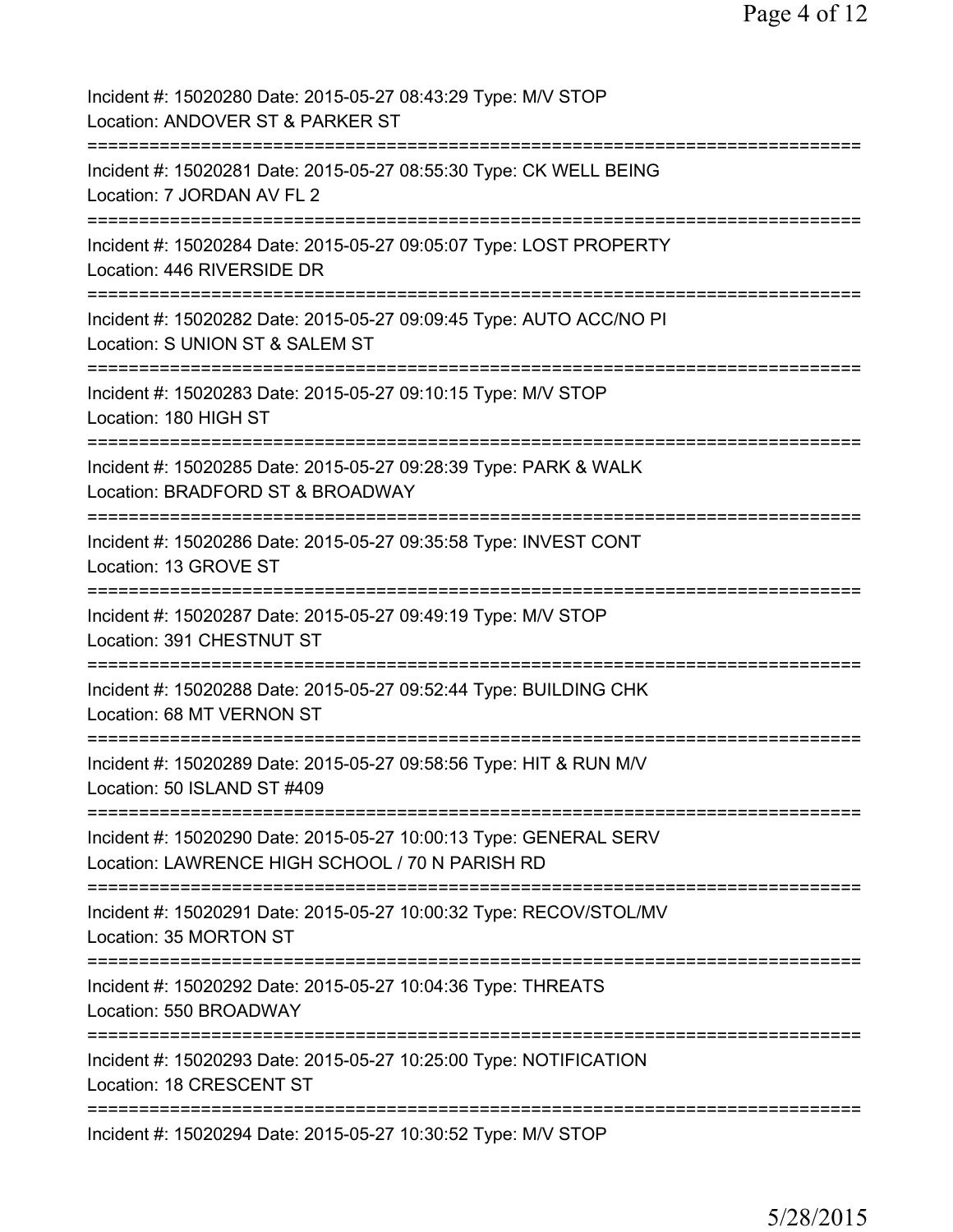| Location: BROADWAY & LOWELL ST<br>======================                                                                                                         |
|------------------------------------------------------------------------------------------------------------------------------------------------------------------|
| Incident #: 15020295 Date: 2015-05-27 10:32:55 Type: UNWANTEDGUEST<br>Location: 32 LAWRENCE ST #APT9<br>==========================                               |
| Incident #: 15020296 Date: 2015-05-27 10:38:38 Type: TOW OF M/V<br>Location: APPLETON ST & ESSEX ST<br>============================                              |
| Incident #: 15020297 Date: 2015-05-27 10:39:17 Type: M/V STOP<br>Location: DORCHESTER ST & S UNION ST<br>============================                            |
| Incident #: 15020298 Date: 2015-05-27 10:58:38 Type: CONFIS PROP<br>Location: PARTHUM SCHOOL / 255 E HAVERHILL ST                                                |
| Incident #: 15020299 Date: 2015-05-27 11:02:03 Type: GENERAL SERV<br>Location: N PARISH RD                                                                       |
| Incident #: 15020301 Date: 2015-05-27 11:09:36 Type: WOMAN DOWN<br>Location: UNEMPLOYMENT CALL CENTER / 360 MERRIMACK ST FL 3RDFL<br>=========================== |
| Incident #: 15020300 Date: 2015-05-27 11:09:57 Type: M/V STOP<br>Location: 129 E HAVERHILL ST                                                                    |
| Incident #: 15020302 Date: 2015-05-27 11:15:08 Type: DOMESTIC/PAST<br>Location: 81 HAWLEY ST                                                                     |
| Incident #: 15020303 Date: 2015-05-27 11:16:03 Type: MV/BLOCKING<br>Location: LAWLOR SCHOOL / 41 LEXINGTON ST                                                    |
| Incident #: 15020304 Date: 2015-05-27 11:22:42 Type: TOW OF M/V<br>Location: 24 JUNIPER ST                                                                       |
| Incident #: 15020305 Date: 2015-05-27 11:29:33 Type: ASSSIT OTHER PD<br>Location: RIVERSIDE DR                                                                   |
| :================================<br>Incident #: 15020306 Date: 2015-05-27 11:34:18 Type: KEEP PEACE<br>Location: 32 LAWRENCE ST #APT9                           |
| Incident #: 15020307 Date: 2015-05-27 11:51:46 Type: SUS PERS/MV<br>Location: 9 LEA ST                                                                           |
| Incident #: 15020308 Date: 2015-05-27 11:53:56 Type: ALARM/BURG<br>Location: JAVIER MARKET / 311 E HAVERHILL ST                                                  |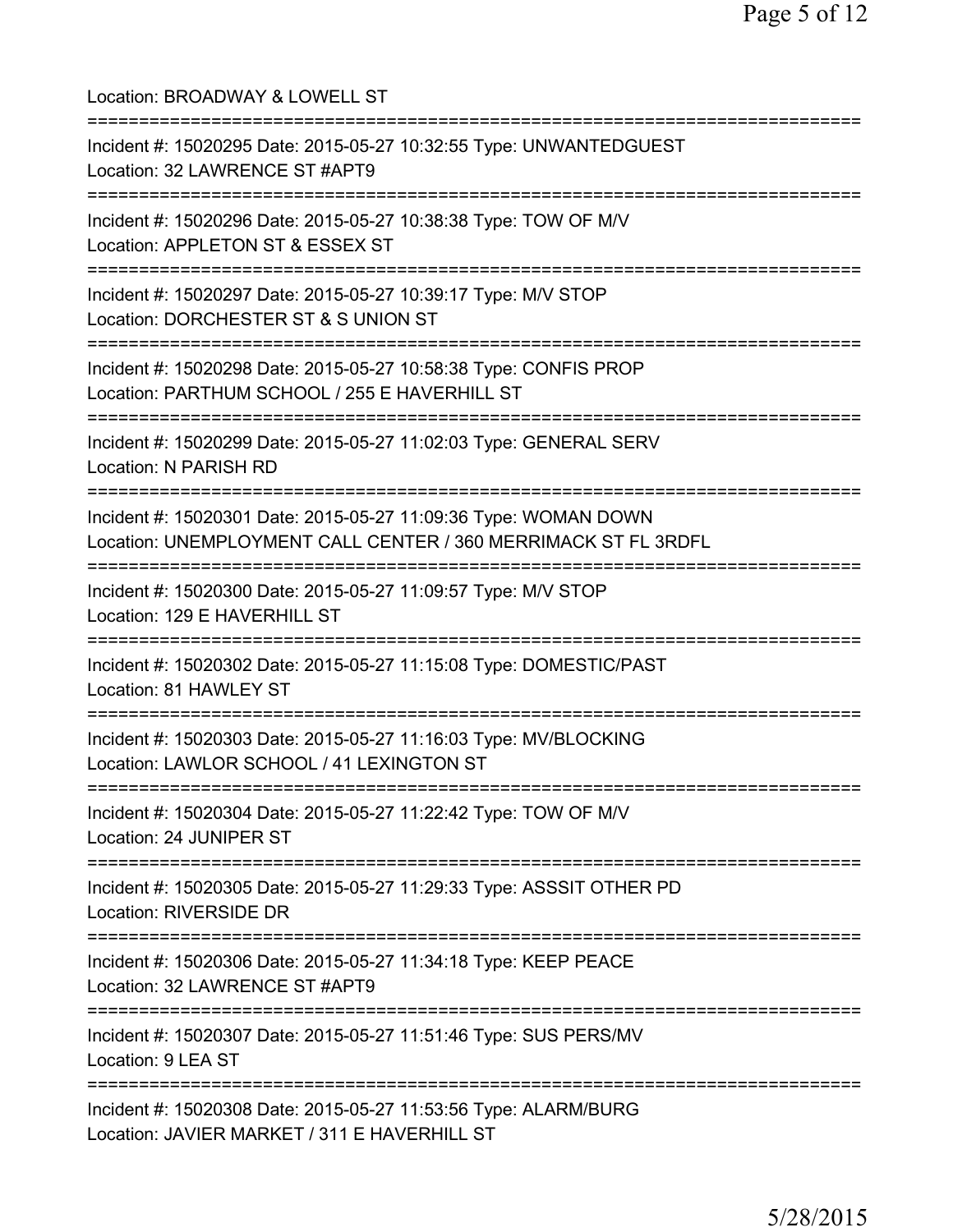| Incident #: 15020309 Date: 2015-05-27 12:01:57 Type: ASSSIT AMBULANC<br>Location: 142 E HAVERHILL ST                      |
|---------------------------------------------------------------------------------------------------------------------------|
| Incident #: 15020310 Date: 2015-05-27 12:12:28 Type: LARCENY/PAST<br>Location: APROPEL SHOES / 60 ISLAND ST FL 5TH        |
| Incident #: 15020311 Date: 2015-05-27 12:26:08 Type: ROBBERY ARMED<br>Location: E HAVERHILL ST & PROSPECT ST              |
| Incident #: 15020312 Date: 2015-05-27 12:31:08 Type: LOST PROPERTY<br>Location: 278 LAWRENCE ST #2                        |
| Incident #: 15020313 Date: 2015-05-27 12:46:17 Type: M/V STOP<br>Location: BROADWAY & TREMONT ST                          |
| Incident #: 15020314 Date: 2015-05-27 12:46:52 Type: INVEST CONT<br>Location: DAISY ST & HOLLY ST                         |
| Incident #: 15020315 Date: 2015-05-27 12:49:32 Type: INVESTIGATION<br>Location: 126 LEXINGTON ST<br>===================== |
| Incident #: 15020316 Date: 2015-05-27 12:51:11 Type: TOW OF M/V<br>Location: 24 STEARNS AV                                |
| Incident #: 15020317 Date: 2015-05-27 13:05:39 Type: KEEP PEACE<br>Location: 50 1/2 COMMON ST                             |
| ===================<br>Incident #: 15020318 Date: 2015-05-27 13:17:11 Type: LIC PLATE STO<br>Location: 25 WEST ST         |
| Incident #: 15020319 Date: 2015-05-27 13:34:23 Type: M/V STOP<br>Location: 97 BENNINGTON ST                               |
| Incident #: 15020320 Date: 2015-05-27 13:36:56 Type: WARRANT SERVE<br>Location: MCDONALDS / 50 BROADWAY                   |
| Incident #: 15020321 Date: 2015-05-27 13:43:00 Type: TOW OF M/V<br>Location: PARK ST & TENNEY ST                          |
| Incident #: 15020322 Date: 2015-05-27 13:47:18 Type: CK WELL BEING<br>Location: 269 SALEM ST                              |
|                                                                                                                           |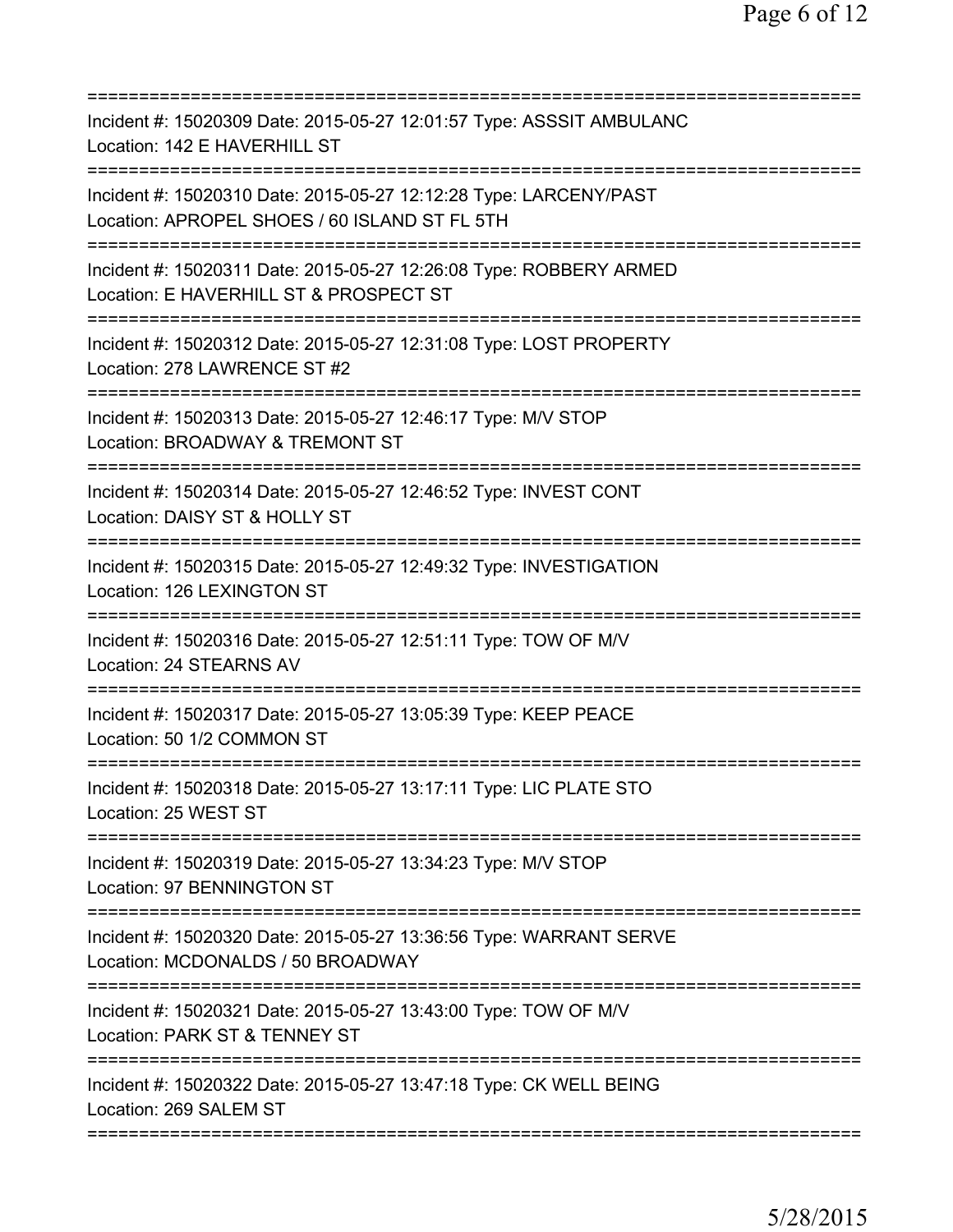| Incident #: 15020323 Date: 2015-05-27 13:54:36 Type: SUS PERS/MV<br>Location: 192 PHILLIPS ST                                    |
|----------------------------------------------------------------------------------------------------------------------------------|
| Incident #: 15020324 Date: 2015-05-27 13:58:39 Type: HIT & RUN M/V<br>Location: 307 PARK ST                                      |
| Incident #: 15020325 Date: 2015-05-27 14:18:54 Type: AUTO ACC/NO PI<br>Location: 70 N PARISH RD                                  |
| Incident #: 15020326 Date: 2015-05-27 14:19:43 Type: INVESTIGATION<br>Location: 233 HAVERHILL ST                                 |
| Incident #: 15020327 Date: 2015-05-27 14:45:37 Type: MV/BLOCKING<br>Location: 37 STORROW ST                                      |
| --------------<br>Incident #: 15020328 Date: 2015-05-27 14:49:14 Type: FIGHT<br>Location: MARKET BASKET / 700 ESSEX ST           |
| Incident #: 15020329 Date: 2015-05-27 15:02:48 Type: ALARM/BURG<br>Location: GARCIA RESD / 411 RIVERSIDE DR                      |
| Incident #: 15020330 Date: 2015-05-27 15:19:14 Type: AUTO ACC/NO PI<br>Location: LIBERTY TAXI / 137 LAWRENCE ST                  |
| Incident #: 15020331 Date: 2015-05-27 15:21:43 Type: M/V STOP<br>Location: BELKNAP ST & EVERETT ST                               |
| Incident #: 15020332 Date: 2015-05-27 15:24:52 Type: E911 HANGUP<br>Location: MARY INM NURSING/RESTORATIVE / 172 LAWRENCE ST     |
| Incident #: 15020333 Date: 2015-05-27 15:37:08 Type: INVEST CONT<br>Location: 27 BUTLER ST                                       |
| Incident #: 15020334 Date: 2015-05-27 15:39:38 Type: AUTO ACC/NO PI<br>Location: CANAL ST & UNION ST                             |
| Incident #: 15020335 Date: 2015-05-27 15:41:15 Type: M/V STOP<br>Location: BELKNAP ST & EVERETT ST                               |
| =============================<br>Incident #: 15020336 Date: 2015-05-27 15:43:18 Type: AUTO ACC/NO PI<br>Location: 642 ANDOVER ST |
| Incident #: 15020337 Date: 2015-05-27 15:45:53 Type: LARCENY/PAST                                                                |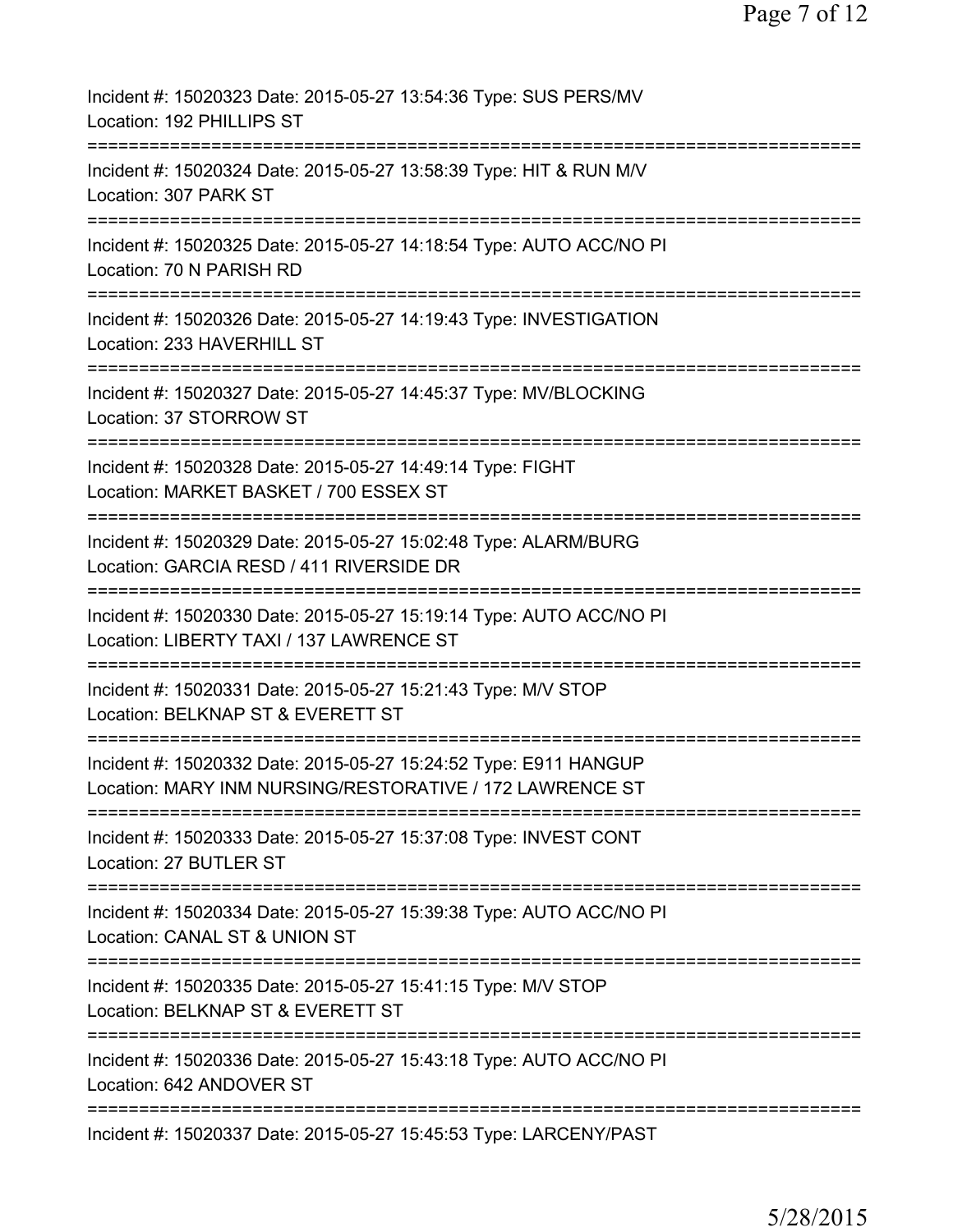Location: YMCA / 40 LAWRENCE ST =========================================================================== Incident #: 15020338 Date: 2015-05-27 15:49:49 Type: CK WELL BEING Location: 132 SPRINGFIELD ST =========================================================================== Incident #: 15020339 Date: 2015-05-27 16:02:15 Type: ASSSIT AMBULANC Location: 343 JACKSON ST =========================================================================== Incident #: 15020340 Date: 2015-05-27 16:06:52 Type: AUTO ACC/NO PI Location: ALLEN ST & SUMMER ST =========================================================================== Incident #: 15020342 Date: 2015-05-27 16:23:47 Type: GENERAL SERV Location: 7 FULTON ST =========================================================================== Incident #: 15020341 Date: 2015-05-27 16:24:44 Type: B&E/PAST Location: 507 ANDOVER ST =========================================================================== Incident #: 15020343 Date: 2015-05-27 16:31:51 Type: A&B PROG Location: LORING ST & MARKET ST =========================================================================== Incident #: 15020344 Date: 2015-05-27 16:36:20 Type: FIGHT Location: LAWRENCE HIGH SCHOOL / 233 HAVERHILL ST =========================================================================== Incident #: 15020345 Date: 2015-05-27 16:44:26 Type: ALARM/BURG Location: M-B DISTRIBUTOR, INCORPORATED / 1 GROCERY WY =========================================================================== Incident #: 15020346 Date: 2015-05-27 16:45:20 Type: UNWANTEDGUEST Location: 31 BROOK ST FL 3RDFL =========================================================================== Incident #: 15020347 Date: 2015-05-27 16:50:23 Type: TENANT PROB Location: 81 CROSS ST FL 3RD =========================================================================== Incident #: 15020348 Date: 2015-05-27 16:56:00 Type: AUTO ACC/NO PI Location: 200 BOXFORD ST =========================================================================== Incident #: 15020349 Date: 2015-05-27 16:56:05 Type: 209A/VIOLATION Location: 419 HOWARD ST =========================================================================== Incident #: 15020350 Date: 2015-05-27 16:57:34 Type: MEDIC SUPPORT Location: 33 TYLER ST FL 3RDFL =========================================================================== Incident #: 15020351 Date: 2015-05-27 17:12:35 Type: M/V STOP Location: MERRIMACK ST & PARKER ST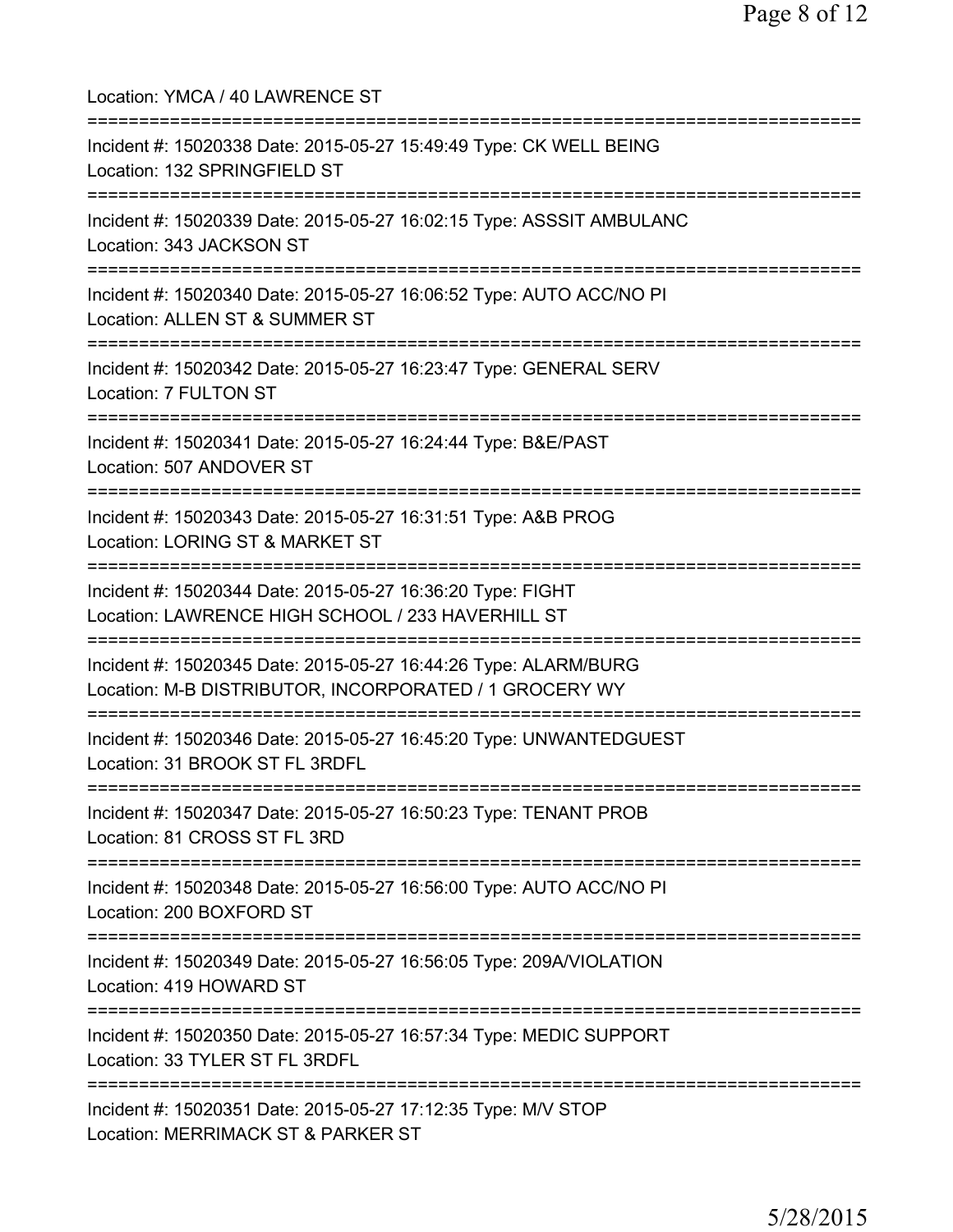| Incident #: 15020352 Date: 2015-05-27 17:18:02 Type: DOMESTIC/PROG<br>Location: N PARISH RD & PHILLIPS ST                     |
|-------------------------------------------------------------------------------------------------------------------------------|
| Incident #: 15020353 Date: 2015-05-27 17:25:42 Type: SUS PERS/MV<br>Location: 82 KINGSTON ST                                  |
| Incident #: 15020354 Date: 2015-05-27 17:34:22 Type: NEIGHBOR PROB<br>Location: 244 MT VERNON ST                              |
| Incident #: 15020355 Date: 2015-05-27 17:46:12 Type: NEIGHBOR PROB<br>Location: 32 BERNARD AV                                 |
| Incident #: 15020356 Date: 2015-05-27 17:51:20 Type: ALARM/BURG<br>Location: RESD; KEVIN AND DONNMA SULLIVAN / 627 S UNION ST |
| Incident #: 15020357 Date: 2015-05-27 18:04:23 Type: M/V STOP<br>Location: 300 HAVERHILL ST                                   |
| Incident #: 15020358 Date: 2015-05-27 18:04:32 Type: UNKNOWN PROB<br>Location: 61 BRADFORD ST<br>=====================        |
| Incident #: 15020359 Date: 2015-05-27 18:21:11 Type: DRUG VIO<br>Location: 58 HILLSIDE AV                                     |
| Incident #: 15020360 Date: 2015-05-27 18:33:39 Type: MAL DAMG PROG<br>Location: 51 BRADFORD ST #1                             |
| Incident #: 15020361 Date: 2015-05-27 18:33:57 Type: NOISE ORD<br>Location: 76 BUNKERHILL ST                                  |
| Incident #: 15020362 Date: 2015-05-27 18:48:32 Type: M/V STOP<br>Location: TREMONT ST & WEST ST                               |
| Incident #: 15020363 Date: 2015-05-27 18:49:53 Type: M/V STOP<br>Location: TREMONT ST & WEST ST                               |
| Incident #: 15020364 Date: 2015-05-27 18:53:41 Type: M/V STOP<br>Location: PEMBERTON PARK / null                              |
| Incident #: 15020365 Date: 2015-05-27 18:56:26 Type: M/V STOP<br>Location: HAVERHILL ST & MORTON ST                           |
|                                                                                                                               |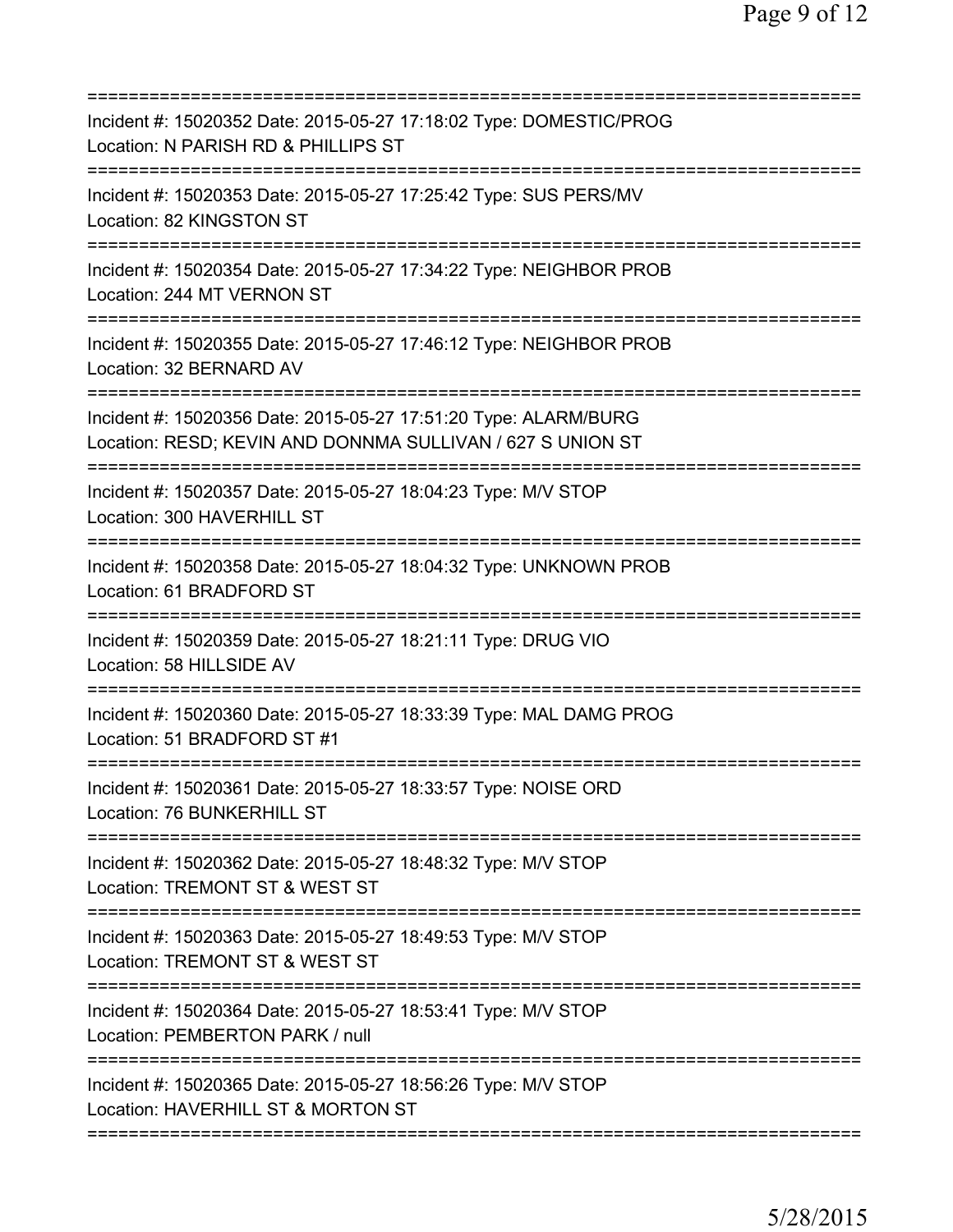| Incident #: 15020366 Date: 2015-05-27 19:00:57 Type: VIO CITY ORD<br>Location: 99 SPRINGFIELD ST                                    |
|-------------------------------------------------------------------------------------------------------------------------------------|
| Incident #: 15020367 Date: 2015-05-27 19:04:36 Type: SUS PERS/MV<br>Location: 478 RIVERSIDE DR                                      |
| Incident #: 15020368 Date: 2015-05-27 19:12:28 Type: AUTO ACC/NO PI<br>Location: FERRY ST & MARSTON ST                              |
| Incident #: 15020369 Date: 2015-05-27 19:15:58 Type: M/V STOP<br>Location: BAILEY ST & PARKER ST                                    |
| Incident #: 15020370 Date: 2015-05-27 19:38:45 Type: M/V STOP<br>Location: CAMBRIDGE COLLEGE / 60 ISLAND ST                         |
| Incident #: 15020371 Date: 2015-05-27 19:41:02 Type: NEIGHBOR PROB<br>Location: 803 ESSEX ST FL 2                                   |
| Incident #: 15020373 Date: 2015-05-27 19:53:17 Type: THREATS<br>Location: 32 LAWRENCE ST #22                                        |
| Incident #: 15020372 Date: 2015-05-27 19:53:27 Type: M/V STOP<br>Location: BRADFORD ST & HAMPSHIRE ST                               |
| Incident #: 15020374 Date: 2015-05-27 19:59:59 Type: NOISE ORD<br>Location: 29 PARK ST                                              |
| Incident #: 15020375 Date: 2015-05-27 20:01:30 Type: MISSING PERS<br>Location: ESSEX ST & OXFORD ST                                 |
| :==================<br>Incident #: 15020376 Date: 2015-05-27 20:03:28 Type: MEDIC SUPPORT<br>Location: 141 AMESBURY ST #105 FL 1    |
| ==============================<br>Incident #: 15020377 Date: 2015-05-27 20:05:26 Type: UNKNOWN PROB<br>Location: EUTAW ST & PARK ST |
| Incident #: 15020378 Date: 2015-05-27 20:07:34 Type: M/V STOP<br>Location: 205 BROADWAY                                             |
| Incident #: 15020379 Date: 2015-05-27 20:07:44 Type: NOISE ORD<br>Location: 87 AVON ST                                              |
| Incident #: 15020380 Date: 2015-05-27 20:10:14 Type: FIGHT                                                                          |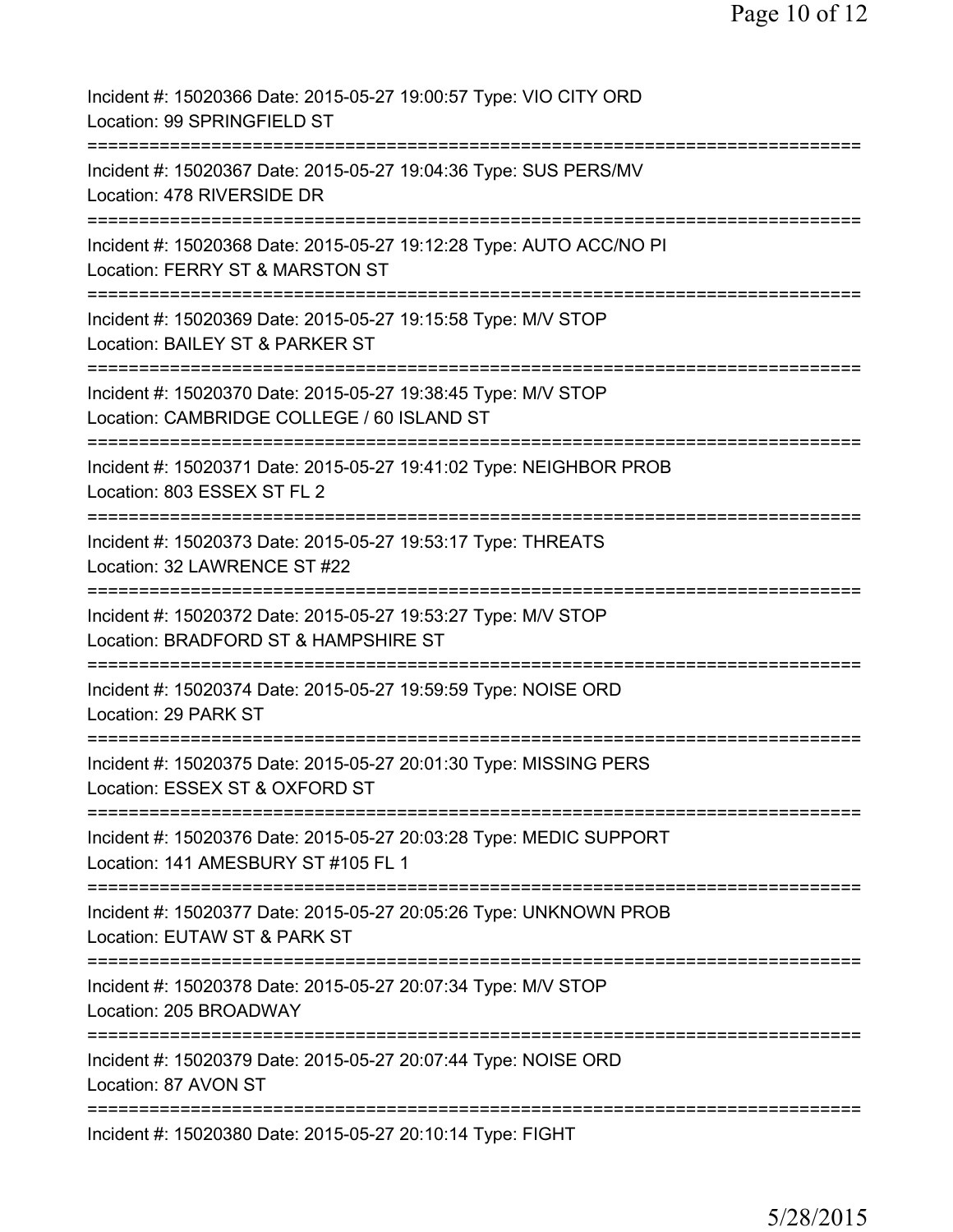| Location: 610 ANDOVER ST                                                                                                             |
|--------------------------------------------------------------------------------------------------------------------------------------|
| Incident #: 15020381 Date: 2015-05-27 20:17:33 Type: HIT & RUN M/V<br>Location: 316 HIGH ST                                          |
| Incident #: 15020382 Date: 2015-05-27 20:38:00 Type: M/V STOP<br>Location: HAVERHILL ST & LAWRENCE ST<br>=========================== |
| Incident #: 15020385 Date: 2015-05-27 20:44:42 Type: SUS PERS/MV<br>Location: FERRY ST & HOME ST                                     |
| =========================<br>Incident #: 15020384 Date: 2015-05-27 20:45:15 Type: M/V STOP<br>Location: 138 LAWRENCE ST              |
| Incident #: 15020383 Date: 2015-05-27 20:46:06 Type: M/V STOP<br>Location: 178 LAWRENCE ST                                           |
| Incident #: 15020386 Date: 2015-05-27 20:48:18 Type: MV/BLOCKING<br>Location: 87 FERRY ST                                            |
| Incident #: 15020387 Date: 2015-05-27 21:02:57 Type: MISSING PERS<br>Location: 24 LENOX ST                                           |
| Incident #: 15020388 Date: 2015-05-27 21:12:59 Type: ALARM/BURG<br>Location: 115 UNION ST                                            |
| Incident #: 15020389 Date: 2015-05-27 21:16:45 Type: ALARM/BURG<br><b>Location: 2 NEWBURY ST</b>                                     |
| Incident #: 15020390 Date: 2015-05-27 21:17:57 Type: BUILDING CHK<br>Location: FERRY ST & PROSPECT                                   |
| Incident #: 15020391 Date: 2015-05-27 21:21:13 Type: M/V STOP<br><b>Location: PARKER ST</b>                                          |
| Incident #: 15020392 Date: 2015-05-27 21:29:37 Type: M/V STOP<br>Location: PARKER ST & SPRINGFIELD ST                                |
| Incident #: 15020394 Date: 2015-05-27 21:41:24 Type: AUTO ACC/NO PI<br>Location: 459 HAVERHILL ST                                    |
| Incident #: 15020393 Date: 2015-05-27 21:41:34 Type: NOISE ORD<br>Location: 52 BASSWOOD ST                                           |